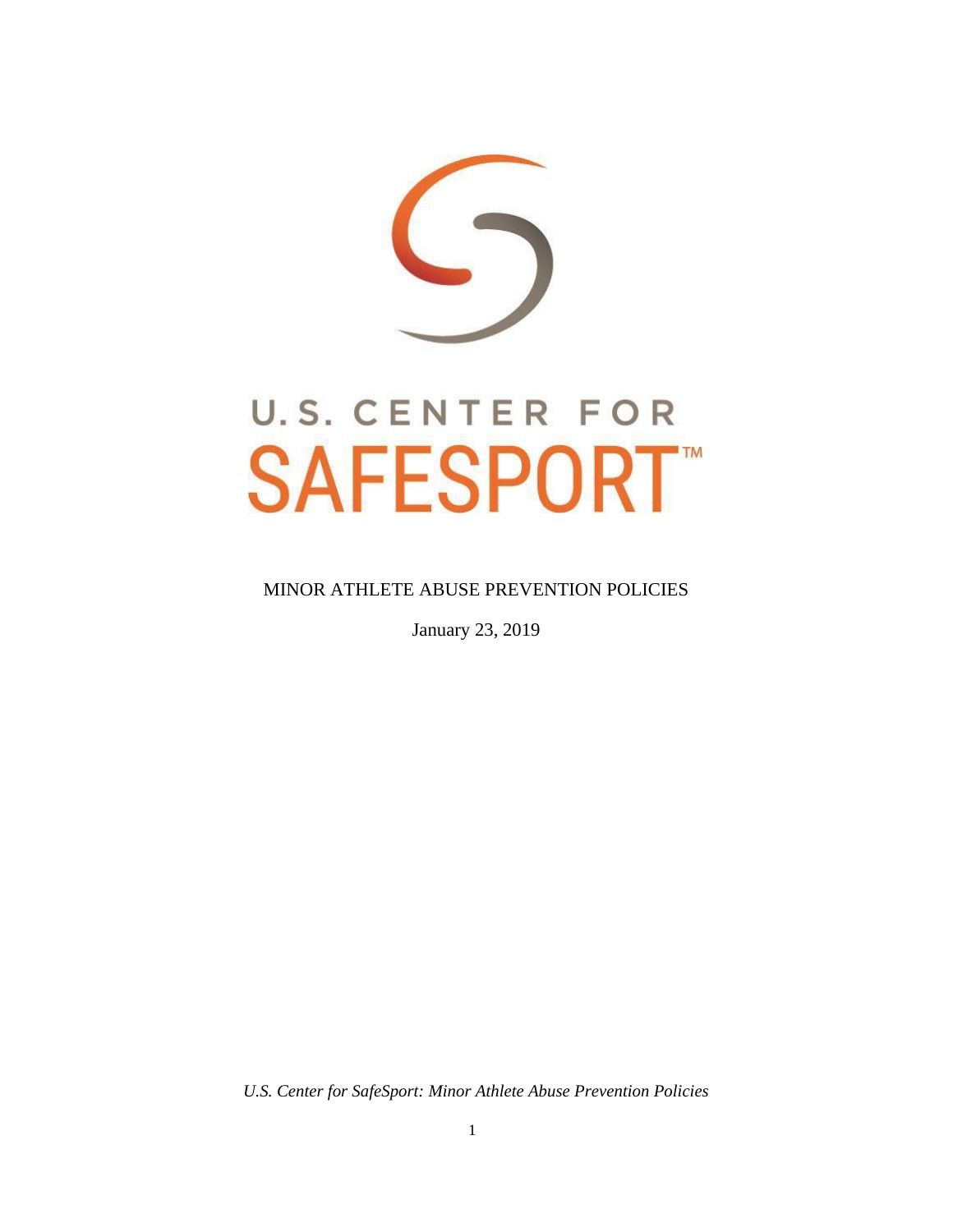# **TABLE OF CONTENTS**

| <b>Introduction</b>                                            | 3  |
|----------------------------------------------------------------|----|
| <b>Terminology</b>                                             | 5  |
| <b>Part I: Education &amp; Training Policy</b>                 | 6  |
| <b>Part II: Required Prevention Policies</b>                   | 8  |
| <b>Part III: Required Policies for One-on-One Interactions</b> | 10 |

# **Appendix**

| Appendix A: Training Access Requirements |  |  |
|------------------------------------------|--|--|
|------------------------------------------|--|--|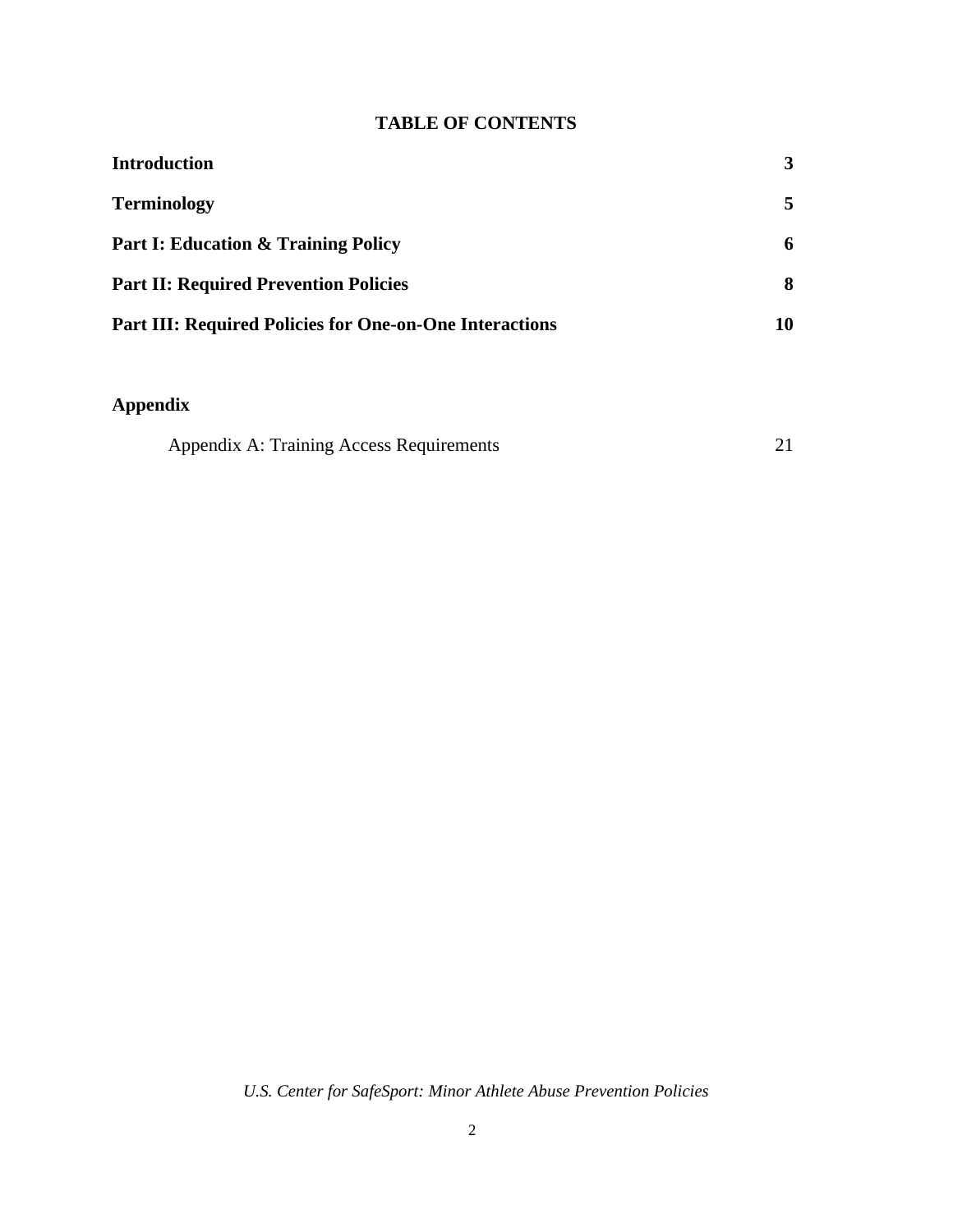#### **INTRODUCTION**

<span id="page-2-0"></span>The U.S. Center for SafeSport (the Center) is committed to building a sport community where participants can work and learn together in an atmosphere free of emotional, physical, and sexual misconduct.

#### **Authority: prevention training and policies**

Federal law authorizes the Center to address the risk of emotional, physical, and sexual abuse of amateur athletes in the U.S. Olympic and Paralympic Movements. *See* [Protecting Young Victims](https://77media.blob.core.windows.net/uscss/1520354611809.fact-sheet---protecting-young-victims-from-sexual-abuse-and-safe-sport-authorization-act-of-2017.pdf) [from Sexual Abuse and Safe Sport Authorization Act of 2017.](https://77media.blob.core.windows.net/uscss/1520354611809.fact-sheet---protecting-young-victims-from-sexual-abuse-and-safe-sport-authorization-act-of-2017.pdf)

#### **Prevention Training**

Federal law authorizes the Center to develop training to prevent abuse, including emotional, physical, and sexual abuse, of any amateur athlete. At a minimum, national governing bodies and paralympic sports organizations *must offer and give consistent training related to the prevention of child abuse to: (1) adult members who are in regular contact with amateur athletes who are minors and (2) subject to parental consent, to members who are minors.*

#### Prevention Policies

Federal law also authorizes the Center to develop policies and procedures for implementation by national governing bodies or paralympic sports organizations to prevent abuse, including emotional, physical, and sexual abuse, of any amateur athlete. As a part of these policies and procedures, national governing bodies and paralympic sports organizations must implement *reasonable procedures to limit one-on-one interactions between an amateur athlete who is a minor and an adult (who is not the minor's legal guardian) at a facility under the jurisdiction of a national governing body or paralympic sports organization without being in an observable and interruptible distance from another adult, except under emergency circumstances*.

#### **Application and implementation**

The U.S. Olympic Committee and national governing bodies (collectively, "Covered Organizations") are required to follow these Minor Athlete Abuse Prevention Policies. At a minimum, these policies are also strongly recommended for National Member Organizations and Local Affiliated Organizations, and, at a maximum, the NGBs may require said organizations to follow them. Covered Organizations are responsible for implementing and monitoring compliance with these policies.

*The policies and procedures set forth herein are promulgated by the Center to assist Covered Organizations in meeting their obligations under federal law. If, in implementing the required components identified here, these Covered Organizations are nonetheless not in compliance with*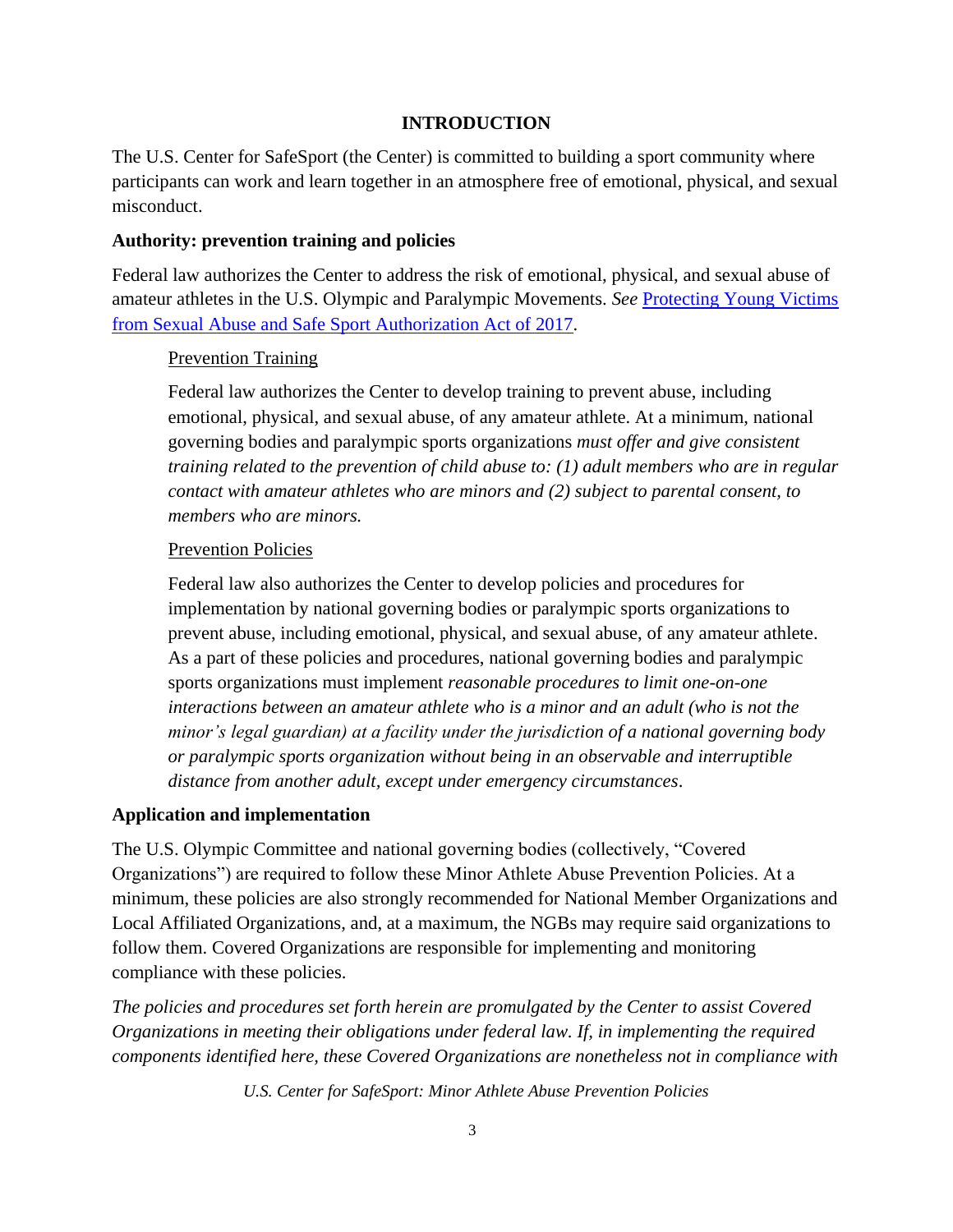*federal requirements, the Organization shall implement policies and procedures sufficient to meet such requirements.*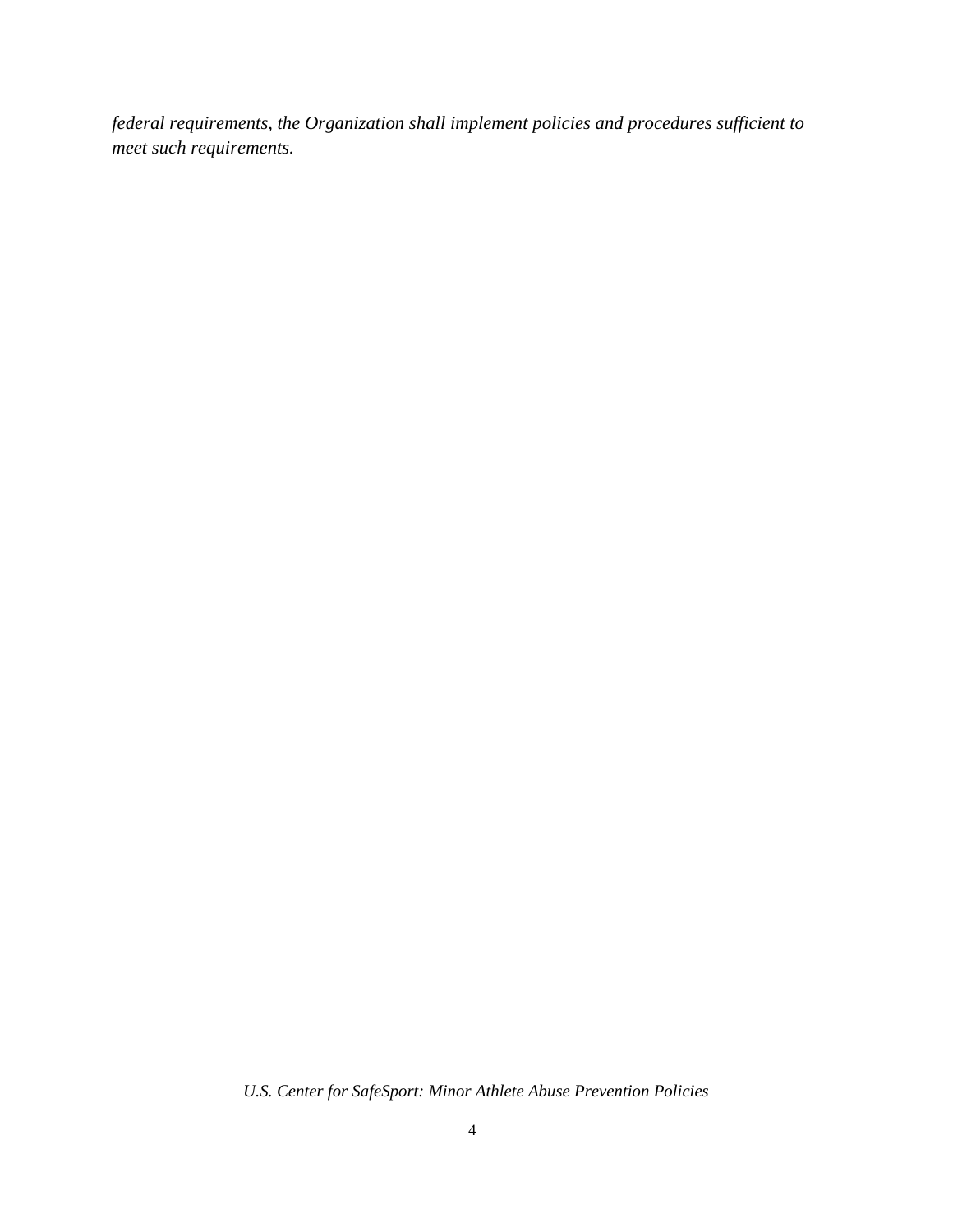#### **TERMINOLOGY**

<span id="page-4-0"></span>**Covered Organizations**: The U.S. Olympic Committee and a national governing body.

**Jurisdiction**: Authority or control.

**Local Affiliated Organization (LAO):** A regional, state, or local club or organization that is directly affiliated with a NGB or that is affiliated with a NGB by its direct affiliation with a regional or state affiliate of a NGB. A LAO does not include a regional, state, or local club or organization that is only a member of a National Member Organization of a NGB.

**Minor, child or minor athlete:** An amateur athlete under 18 years of age.

**National Governing Body (NGB):** An amateur sports organization affiliated with a sport included on the program of the Olympic, Paralympic, or Pan-American Games, which is also recognized by the United States Olympic Committee (USOC) pursuant to the Ted Stevens Olympic and Amateur Sports Act, 36 U.S.C. §§ 220501-220529. This definition shall also apply to the USOC, or other sports entity approved by the USOC, when they have assumed responsibility for the management and/or governance of a sport included on the program of the Olympic, Paralympic, or Pan-American Games.

**National Member Organization:** A national organization that is directly affiliated with an NGB, over which the NGB has jurisdiction (without respect to whether the NGB has disciplinary authority over individual members of that national organization), and is: (a) an Amateur Sports Organization requesting sanction from a NGB; or (b) an Applicable Amateur Sports Organization under the [Protecting Young Victims from Sexual Abuse and Safe Sport](https://77media.blob.core.windows.net/uscss/1520354611809.fact-sheet---protecting-young-victims-from-sexual-abuse-and-safe-sport-authorization-act-of-2017.pdf) [Authorization Act of](https://77media.blob.core.windows.net/uscss/1520354611809.fact-sheet---protecting-young-victims-from-sexual-abuse-and-safe-sport-authorization-act-of-2017.pdf) 2017.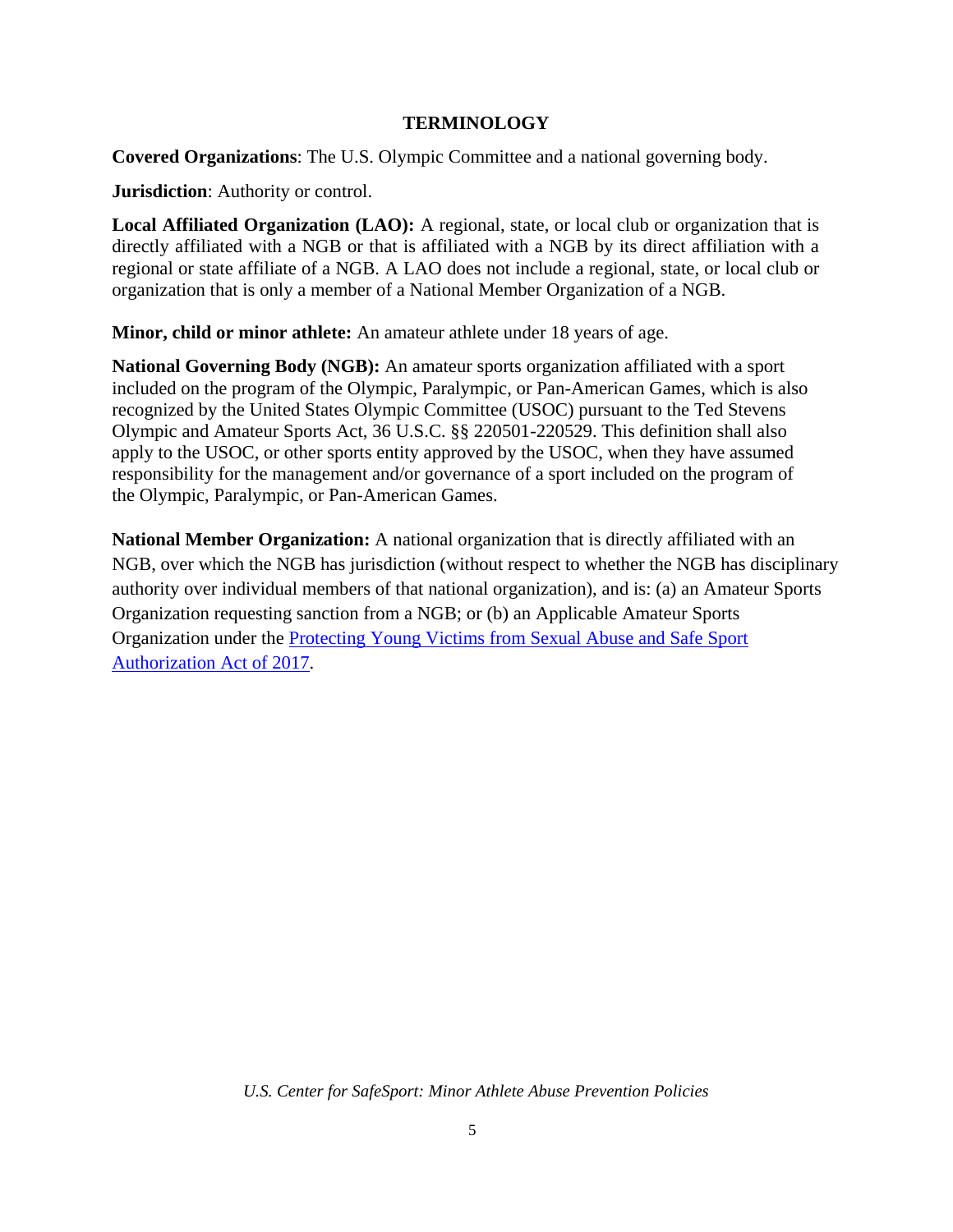## **PART I**

# **EDUCATION & TRAINING POLICY**

## **A. Adults Required to Complete Mandatory Training**

The following adults at a Covered Organization, National Member Organization, and Local Affiliated Organization shall complete training concerning child abuse prevention:

- Adult members at a Covered Organization, National Member Organization, or a Local Affiliated Organization who have regular contact with amateur athletes who are minors
- An adult authorized by a Covered Organization, National Member Organization, or a Local Affiliated Organization to have regular contact with or authority over an amateur athlete who is a minor
- Adult staff and board members of a Covered Organization, National Member Organization, or a Local Affiliated Organization (with the exception of NMOs and LAOs whose adult staff and board members have no contact with or authority over minor athletes).

To satisfy the training obligations, Covered Organizations shall adhere to parts A.1, A.2, and B, below, of this Education & Training Policy.

To satisfy the training obligations, it is strongly recommended that National Member Organizations and Local Affiliated Organizations adhere to parts A.1, A. 2, and B, below, of this Education & Training Policy, and NGBs may require them to do so. The Center's "Core Center for SafeSport Training" provides the required child abuse prevention training mandated by federal law.

# 1. Core Center for SafeSport Training

The above listed adults are required to complete training concerning child abuse prevention. No later than March 23, 2019, the above listed adults at Covered Organizations who are not currently in good standing with their NGB due to failure to complete required training must complete the U.S. Center for SafeSport's Core Center for SafeSport Training (i.e., the Center's online training or the Center's approved in-person training; NGB access to the Center's Core training is detailed in Appendix A):

- Before regular contact with an amateur athlete who is a minor begins; or
- Within the first 45 days of initial membership, or upon beginning a new role subjecting the adult to this policy.

*U.S. Center for SafeSport: Minor Athlete Abuse Prevention Policies Training other than the Core Center for SafeSport Training does not satisfy this policy*. A Covered Organization may provide training *in addition* to the Core Center for SafeSport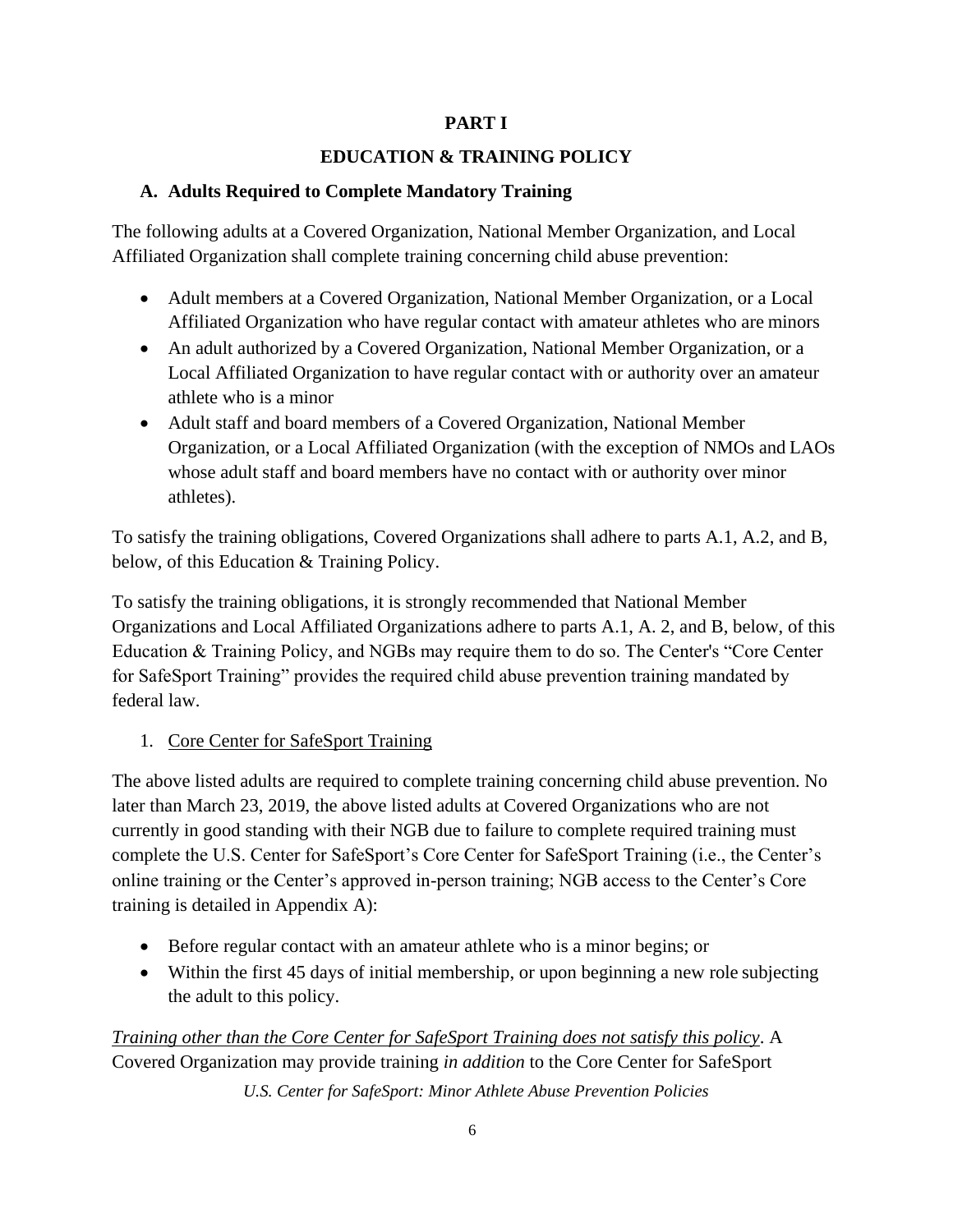Training. However, if an organization provides additional training, it shall not refer to such training as "SafeSport" Training.

2. Refresher Course(s)

A refresher course is required on an annual basis (e.g., membership year or another annual cycle, as determined by the NGB) effective the calendar year following the completion of the Core Center for SafeSport Training for each of the above listed adults at a Covered Organization (NGB access to the refresher course is detailed in Appendix A). Policies, procedures and/or communications to said adults concerning refresher course requirements must be updated by September 1, 2019.

*If the NGB cannot support online course integration by this date, a NGB may submit a request for an extension by contacting [ngbservices@safesport.org.](mailto:training@safesport.org) The Center will review and respond to extension requests within a reasonable time.*

# **B. Minor Athletes**

Covered Organizations shall, subject to parental consent, annually offer and give training to members who are minors regarding prevention and reporting of child abuse. Covered Organizations shall track:

- A description of the training $(s)$ ;
- The date the training(s) was offered and given; and
- A description of how the training(s) was offered and given.

# **C. Exemptions**

Exemptions from this Education & Training Policy may be made on a case-by-case basis for victims/survivors. Requests may be made directly to the U.S. Center for SafeSport, [ngbservices@safesport.org,](mailto:training@safesport.org) or to the relevant NGB.

The Center will work with Covered Organizations regarding appropriate accommodations for persons with disabilities to satisfy the training requirements herein.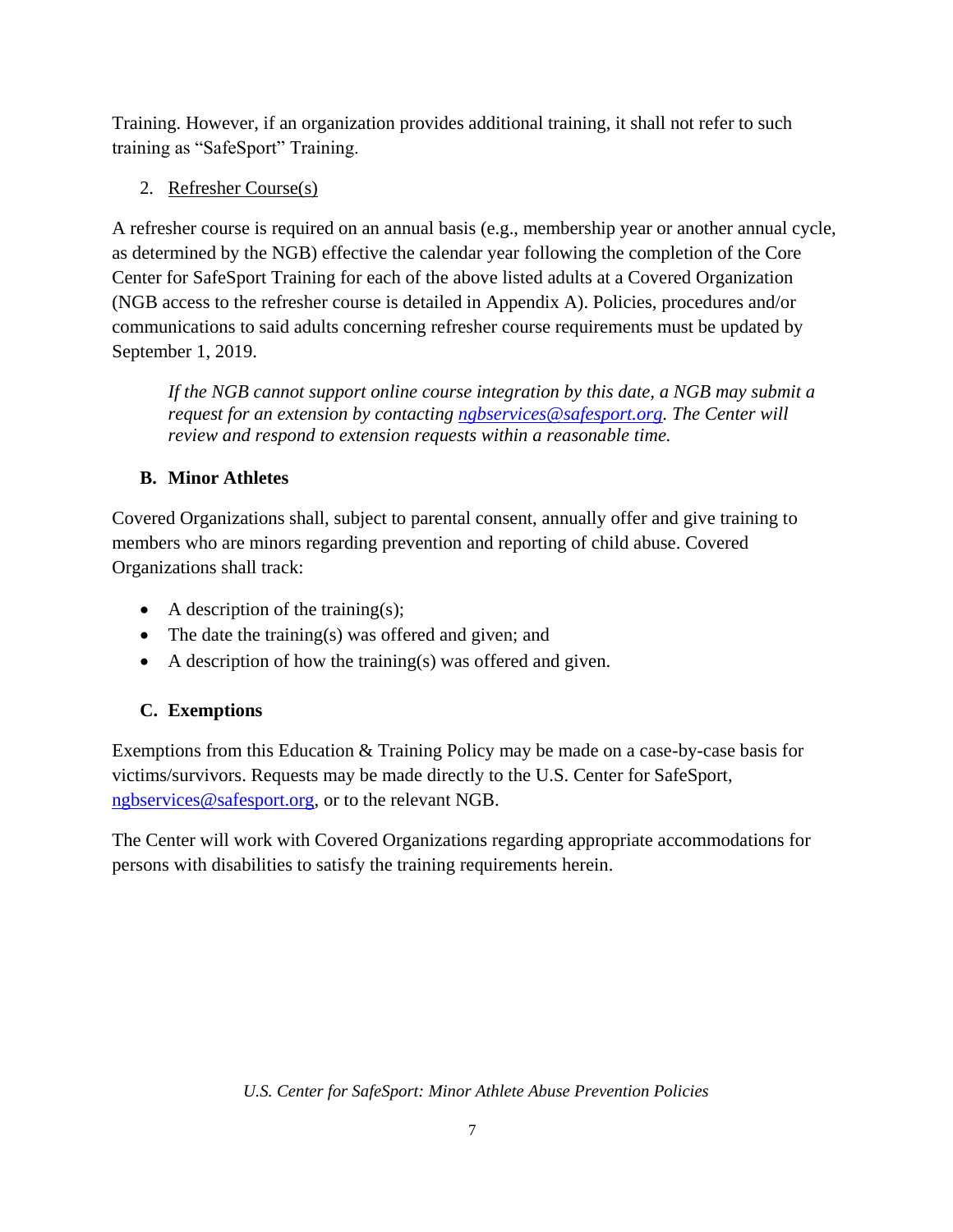## **PART II**

# **REQUIRED PREVENTION POLICIES**

## **A. Required policies**

Covered Organizations are required to implement the following athlete prevention policies by June 23, 2019:

- **1.** One-on-One Interactions, including meetings and individual training sessions (Covered Organizations are required to establish reasonable procedures to limit one-on-one interactions, as set forth in federal law).
- **2.** Massages and rubdowns/athletic training modalities
- **3.** Locker rooms and changing areas
- **4.** Social media and electronic communications
- **5.** Local travel
- **6.** Team travel.

To satisfy these requirements, these policies (including the mandatory components identified in the model policies) are strongly recommended for implementation by National Member Organizations and Local Affiliated Organizations, and NGBs may require them to do so.

# **B. Model policies**

To satisfy these requirements, the Center provides model policies to assist Covered Organizations in developing and implementing the required policies. These model policies include **mandatory components** (which any policy must, at a minimum, include) and **recommended components**. Given the uniqueness of each sport, some recommended components may not be appropriate or feasible. Covered Organizations may choose to implement stricter standards consistent with the implementation guidance below. Stricter standards may include applying the policy to additional constituents and may also include additional restrictions.

If a Covered Organization does not develop its own policy, the mandatory components will become the default policy for the Covered Organization.

# **C. Implementation**

The mandatory components set forth in the model policies set a minimum standard. In implementing the required policies, **a Covered Organization may choose to implement a policy that is stricter than the Model Policy**, if it includes or is stricter than the mandatory component. *If, in implementing the required policies identified here, Covered Organizations are*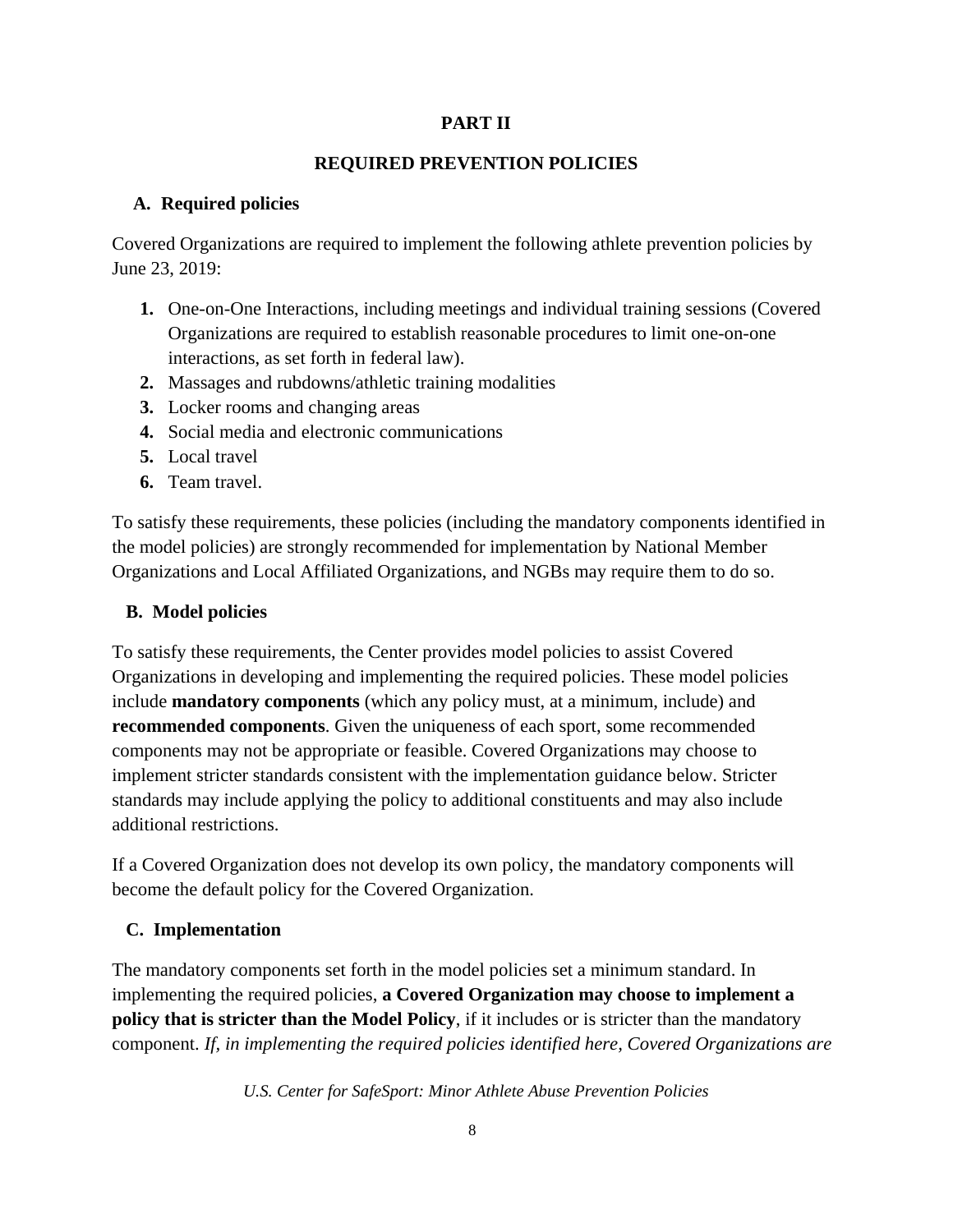*not in compliance with federal requirements, the organization shall implement policies and procedures sufficient to meet such requirements.*

## **1. Approval process**

If a Covered Organization proposes a policy that varies from the policies provided herein, such policies must be submitted to [ngbservices@safesport.org](mailto:training@safesport.org) for review and approval. Covered Organizations must submit proposed policies to the Center by March 23, 2019. Policies will be approved, approved with modification or denied by the Center. If the proposed policy is denied by the Center, the mandatory components of the model policy will continue to serve as the default unless and until the Center approves any future proposed policy.

# **D. Minor athletes who become adult athletes**

With the exception of athletes who are members of the same team, Minor Athletes who reach the age of majority (i.e. 18 years of age) must adhere to the provisions found in the Minor Athlete Abuse Prevention Policies when interacting with minor athletes who are 14 years of age or younger.

Minor Athletes who reach the age of majority and then obtain a position of authority that presents a power imbalance, such as becoming a coach or official, must also comply with these prevention policies regardless of the age of the minor athletes with whom they will interact.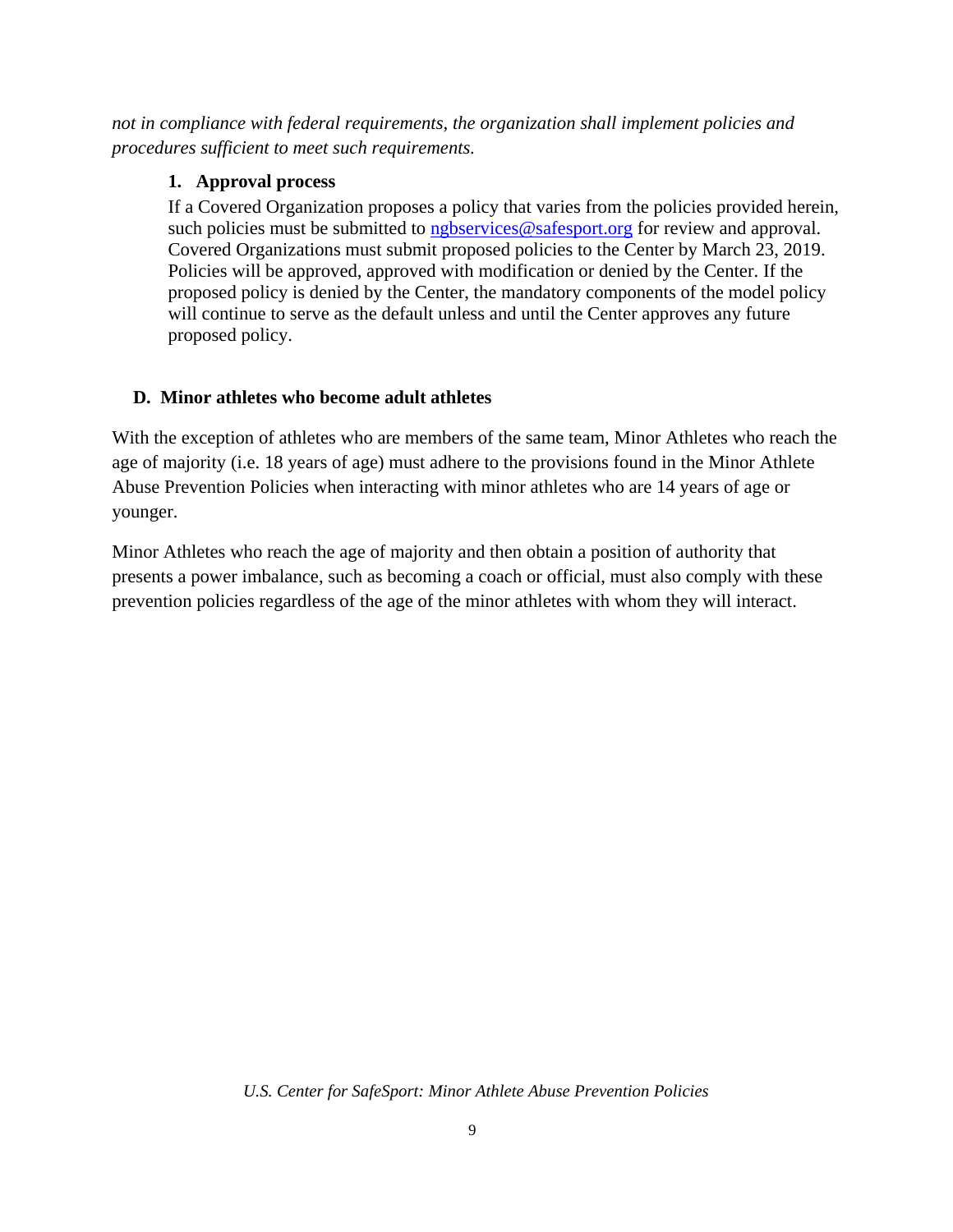#### **PART III**

#### **REQUIRED POLICIES FOR ONE-ON-ONE INTERACTIONS**

The majority of child sexual abuse is perpetrated in isolated, one-on-one situations. By reducing such interactions between children and adults, programs reduce the risk of child sexual abuse. However, one-on-one time with trusted adults is also healthy and valuable for a child. Policies concerning one-on-one interactions protect children while allowing for these beneficial relationships.

## **ONE-ON-ONE INTERACTIONS**

*The following is a model one-on-one policy provided to assist Covered Organizations in developing their own policies. Any policy developed by a Covered Organization must include the Mandatory Components. If a Covered Organization does not create a policy for one-on-one interactions, the Mandatory Components will become the default policy for appropriate one-onone interactions for that organization.*

#### **A. Mandatory Components**

- 1. Covered Organization policies must include components a through e.
	- a. Application This policy shall apply to:
	- 1) Adult members at a facility that is either partially or fully under the jurisdiction of a Covered Organization;
	- 2) Adult members who have regular contact with amateur athletes who are minors;
	- 3) Any adult authorized by a Covered Organization to have regular contact with or authority over an amateur athlete who is a minor; and
	- 4) Adult staff and board members of a Covered Organization.

(Collectively "Applicable Adult" for the purposes of this policy.)

#### b. Observable and interruptible

- One-on-one interactions between a minor athlete and an Applicable Adult (who is not the minor's legal guardian) at a facility partially or fully under our jurisdiction are permitted if they occur at an observable and interruptible distance by another adult.
- One-on-one interactions between minor athletes and an Applicable Adult (who is not the minor's legal guardian) at a facility partially or fully under our jurisdiction are prohibited, except in the circumstances described in subpart d of this section and under emergency circumstances.
- c. Meetings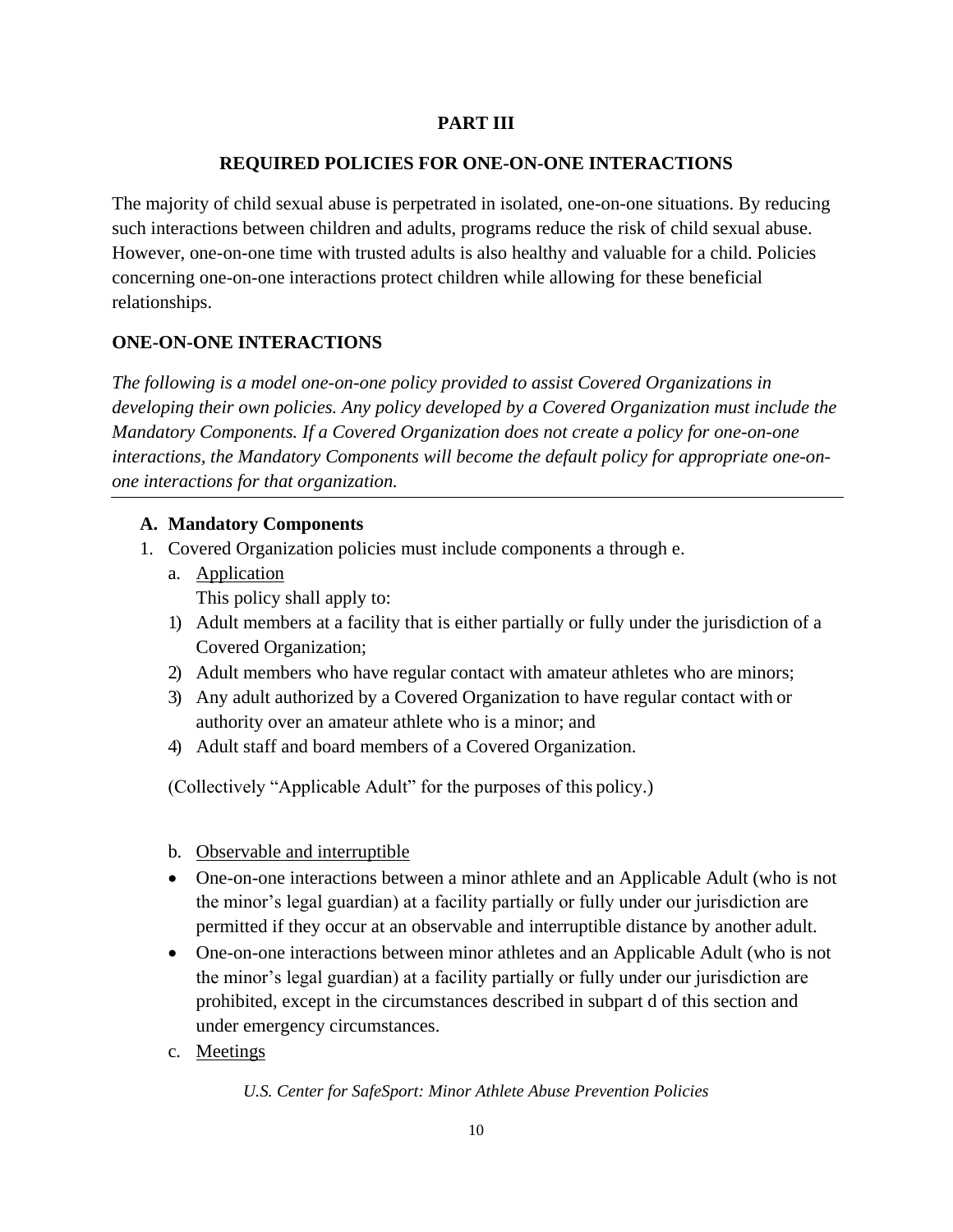- Meetings between Applicable Adults and minor athletes at a facility partially or fully under our jurisdiction may only occur if another adult is present, except under emergency circumstances. Such meetings must occur where interactions can be easily observed and at an interruptible distance from another adult.
- If a one-on-one meeting takes place in an office at a facility partially or fully under our jurisdiction, the door to the office must remain unlocked and open. If available, it will occur in an office that has windows, with the windows, blinds, and/or curtains remaining open during the meeting.
- d. Meetings with mental health care professionals and health care providers If a mental health care professional and/or health care provider meets with minor athletes at a facility partially or fully under our jurisdiction, a closed-door meeting may be permitted to protect patient privacy provided that: (1) the door remains unlocked; (2) another adult is present at the facility; (3) the other adult is advised that a closed-door meeting is occurring; and (4) written legal guardian consent is obtained in advance by the mental health care professional and/or health care provider, with a copy provided to our organization.
- e. Individual training sessions

Individual training sessions between Applicable Adults and minor athletes are permitted at a facility partially or fully under our jurisdiction if the training session is observable and interruptible by another adult. It is the responsibility of the Applicable Adult to obtain the written permission of the minor's legal guardian in advance of the individual training session if the individual training session is not observable and interruptible by another adult. Permission for individual training sessions must be obtained at least every six months. Parents, guardians, and other caretakers must be allowed to observe the training session.

#### **B. Recommended Components**

- 1. Covered Organization policies may include the following components:
- a. Monitoring

When one-on-one interactions between Applicable Adults and minor athletes occur at a facility partially or fully under our jurisdiction, Applicable Adults will monitor these interactions. Monitoring includes: knowing that the one-on-one interaction is occurring, the approximate planned duration of the interaction, and randomly dropping in on the one-on-one.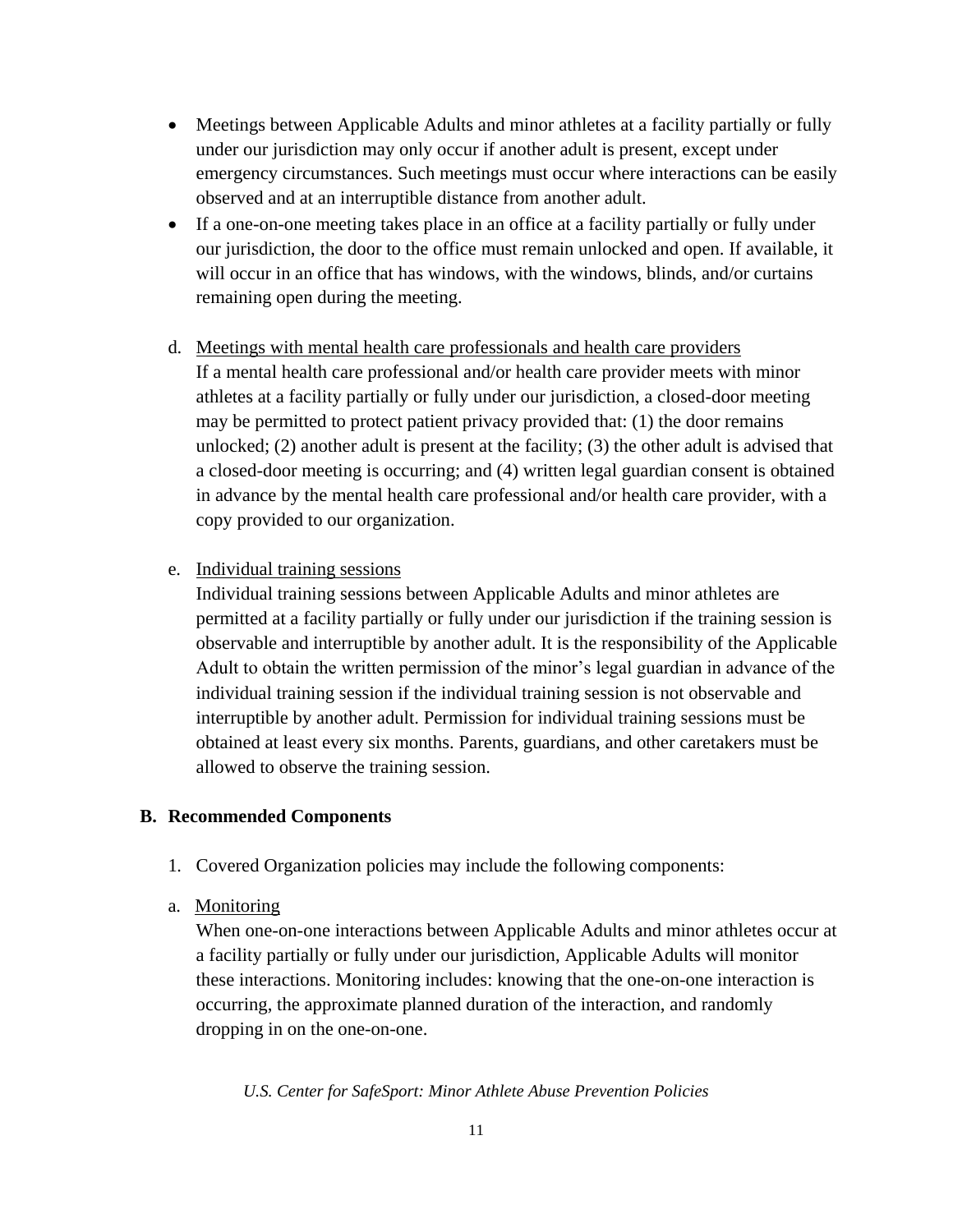#### b. Out-of-program contacts

Applicable Adults are prohibited from interacting one-on-one with unrelated minor athletes in settings outside of the program that are not observable and interruptible (including, but not limited to, one's home and individual transportation), unless parent/legal guardian consent is provided for each out-of-program contact. Nonetheless, such arrangements are strongly discouraged.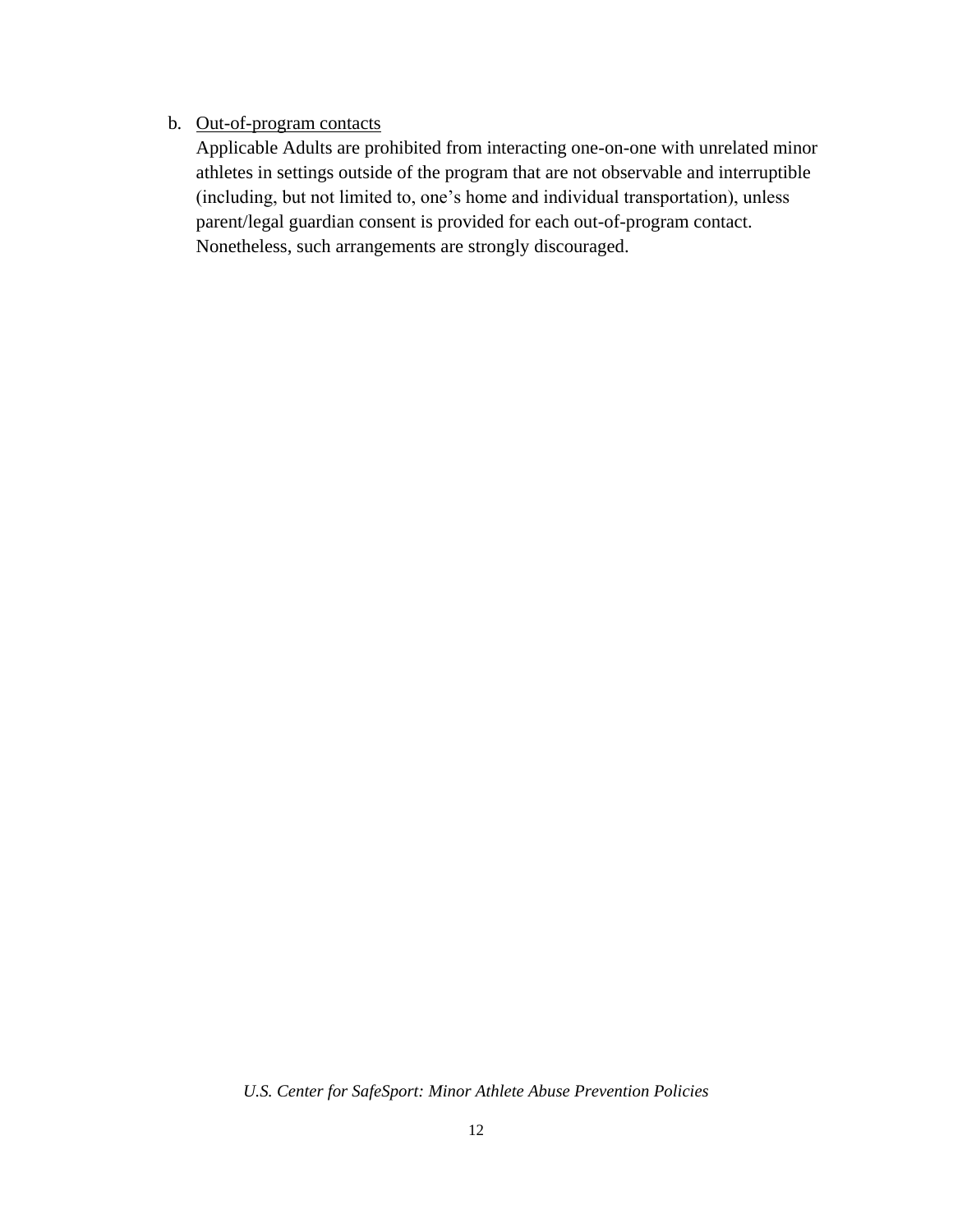## **MASSAGES AND RUBDOWNS/ATHLETIC TRAINING MODALITIES**

*The following is a model massages and rubdowns/athletic training modalities policy, provided to assist Covered Organizations in developing their own policies. Any policy developed by a Covered Organization must include the Mandatory Components. If a Covered Organization does not create a massages and rubdowns/athletic training modalities policy, the Mandatory Components will become the default policy for that organization.*

## **A. Mandatory components**

- 1. Covered Organizations must include components a and b.
	- a. Application

This policy shall apply to:

- 1) Adult members at a facility that is either partially or fully under the jurisdiction of a Covered Organization;
- 2) Adult members who have regular contact with amateur athletes who are minors;
- 3) Any adult authorized by a Covered Organization to have regular contact with or authority over an amateur athlete who is a minor; and
- 4) Adult staff and board members of a Covered Organization.

(Collectively "Applicable Adult" for the purposes of this policy.)

## b. Massage or rubdown/athletic training modality

Any massage or rubdown/athletic training modality performed at a facility or a training or competition venue must be conducted in an open and interruptible location. Any massage of a minor athlete must be done with at least one other adult present and must never be done with only the minor athlete and the person performing the massage or rubdown/athletic training modality in the room.

## **B. Recommended components**

- 1. Covered Organizations may include the following component:
- a. Written consent

Written consent by a legal guardian shall be provided before providing each massage or rubdown/athletic training modality on a minor athlete. Parents must be permitted to be in the room as an observer.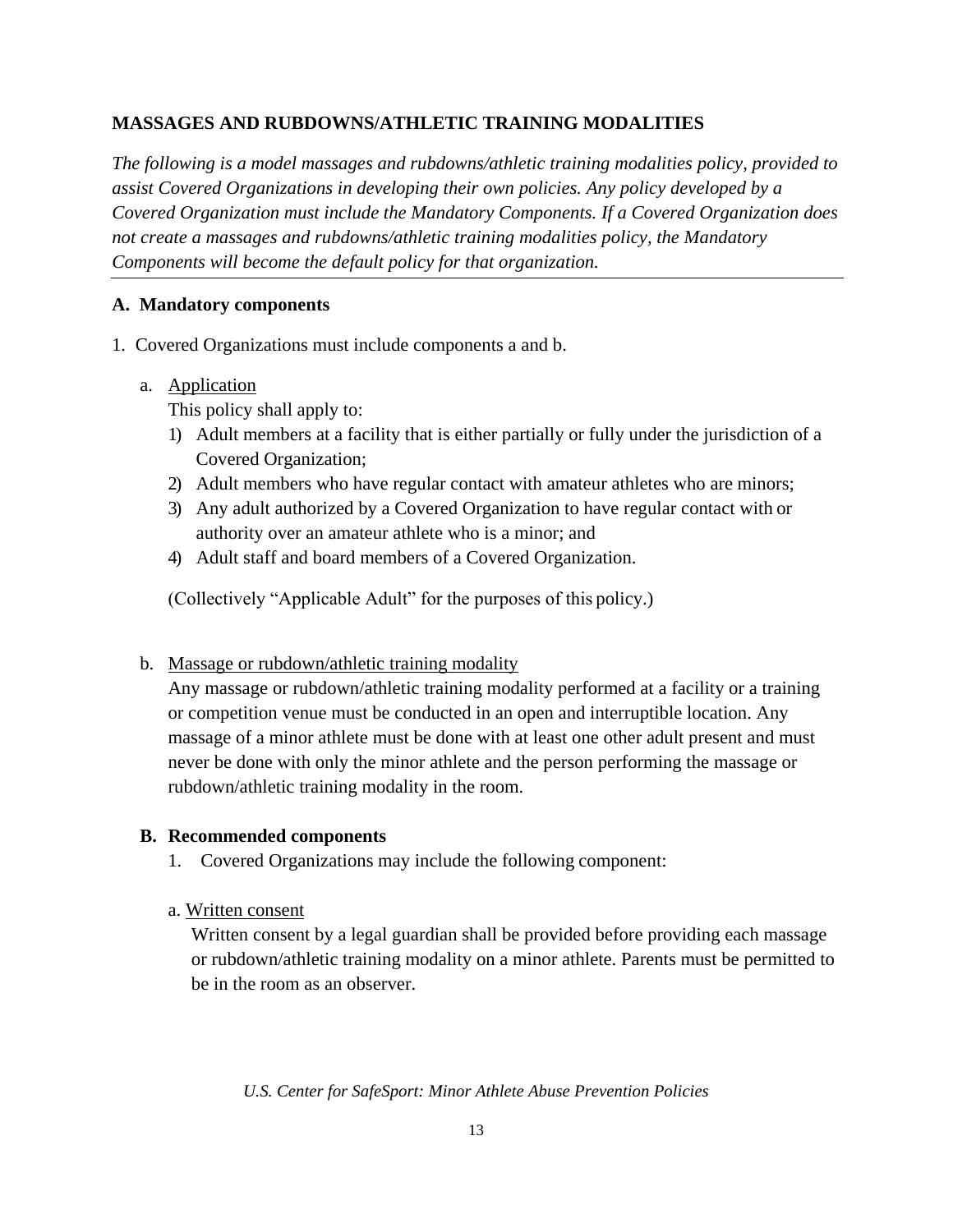## **LOCKER ROOMS AND CHANGING AREAS**

*The following is a model locker room and changing area policy provided to assist Covered Organizations in developing their own policies. Any policy developed by a Covered Organization must include the Mandatory Components. If a Covered Organization does not create a locker rooms and changing areas policy, the Mandatory Components will become the default policy for that organization.*

## **A. Mandatory Components**

- 1. Covered Organizations must include components a through f.
	- a. Application

This policy shall apply to:

- 1) Adult members at a facility that is either partially or fully under the jurisdiction of a Covered Organization;
- 2) Adult members who have regular contact with amateur athletes who are minors;
- 3) Any adult authorized by a Covered Organization to have regular contact with or authority over an amateur athlete who is a minor; and
- 4) Adult staff and board members of a Covered Organization.

(Collectively "Applicable Adult" for purposes of this policy.)

b. Non-exclusive facility

If our organization uses a facility not fully under our jurisdiction (for, e.g., training or competition or similar events) and the facility is used by multiple constituents, Applicable Adults in categories 1 through 4 are nonetheless required to adhere to the rules set forth herein.

c. Use of recording devices

Use of any device's (including a cell phone's) recording capabilities, including voice recording, still cameras and video cameras in locker rooms, changing areas, or similar spaces at a facility under our organization's jurisdiction is prohibited. Exceptions may be made for media and championship celebrations, provided that such exceptions are approved by the Covered Organization or the LAO and two or more Applicable Adults are present.

d. Undress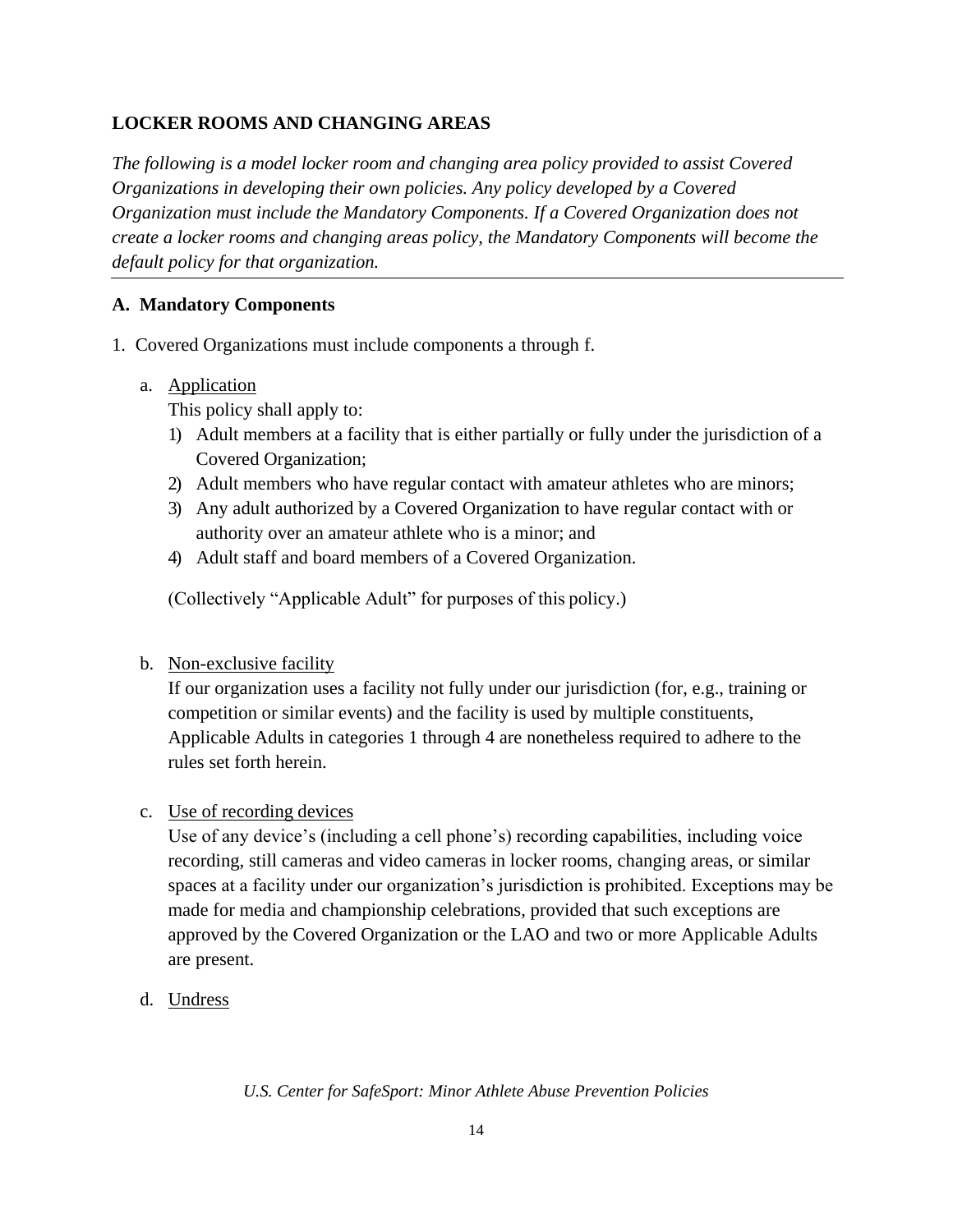Under no circumstances shall an unrelated Applicable Adult at a facility under our organization's jurisdiction intentionally expose his or her breasts, buttocks, groin, or genitals to a minor athlete.

- e. One-on-one interactions
- Except for athletes on the same team, at no time are unrelated Applicable Adults permitted to be alone with a minor athlete in a locker room or changing area when at a facility under our partial or full jurisdiction, except under emergency circumstances.
- If our organization is using a facility that only has a single locker room or changing area, we will designate separate times for use by Applicable Adults, if any.

# f. Monitoring

Our organization regularly and randomly monitors the use of locker rooms and changing areas at facilities under our jurisdiction to ensure compliance with these policies.

# **B. Recommended Components**

- 1. Covered Organizations may include any of the following components:
	- a. Under no circumstances shall an unrelated Applicable Adult at a facility under our organization's jurisdiction expose his or her breasts, buttocks, groin, or genitals to a minor athlete.
	- b. To minimize the risk of bullying and hazing, our organization uses locker room monitors to ensure that minor athletes are not left unsupervised in locker rooms and changing areas.
	- c. Applicable Adults make every effort to recognize when a minor athlete goes to the locker room or changing area during practice and competition and, if they do not return in a timely fashion, will check on the minor athlete's whereabouts.
	- d. We discourage parents from entering locker rooms and changing areas unless it is truly necessary. In those instances, it should only be a same-sex parent when other minor athletes are changing in the same locker room or changing area. If this is necessary, parents should let a coach or administrator know about this in advance.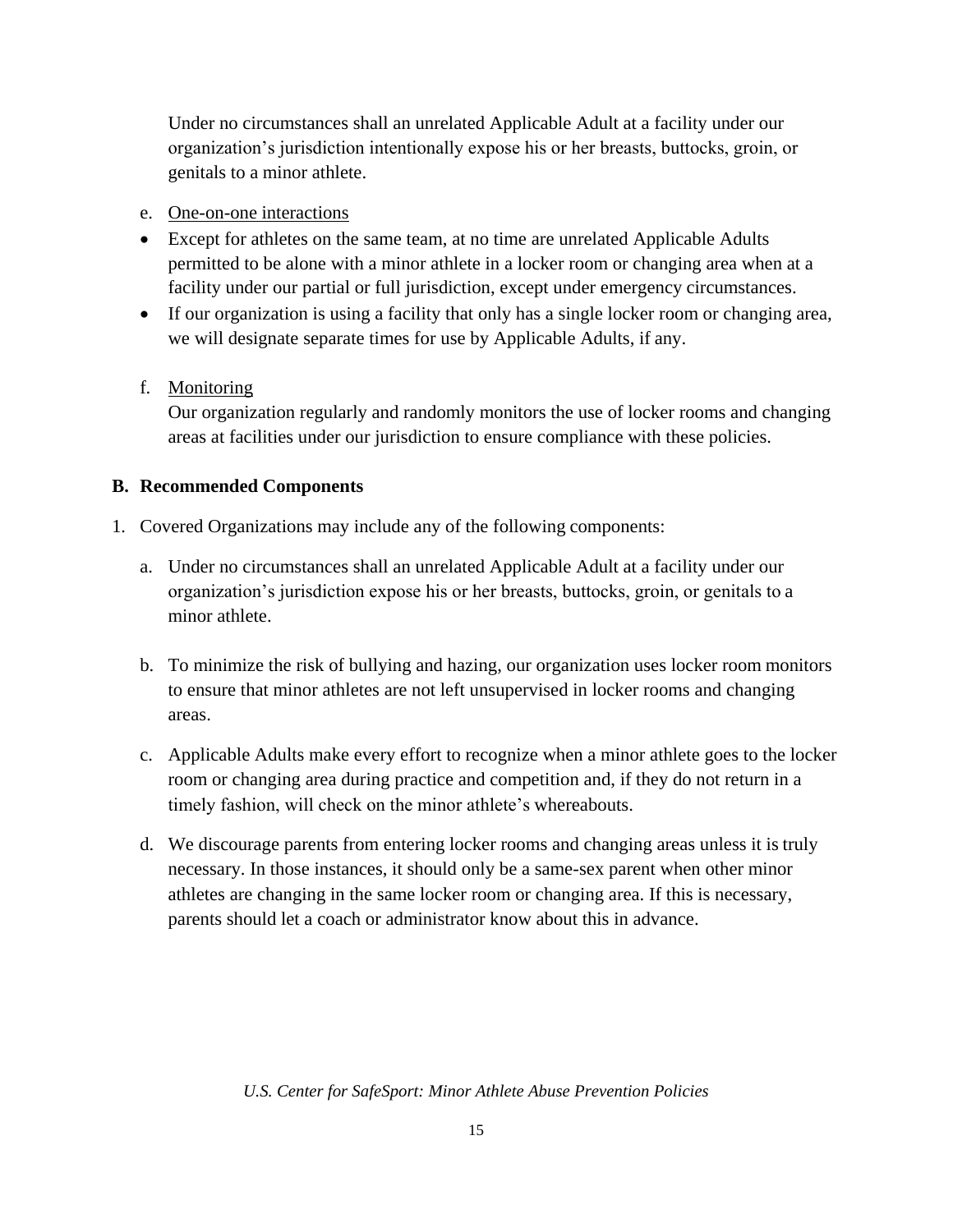## **SOCIAL MEDIA & ELECTRONIC COMMUNICATIONS**

*The following is a model social media & electronic communications policy, provided to assist Covered Organizations in developing their own policies. Any policy developed by a Covered Organization must include the Mandatory Components. If a Covered Organization does not create a social media & electronic communications policy, the Mandatory Components will become the default policy for that organization.*

#### **A. Mandatory components**

- 1. Covered Organizations must include components a through d.
	- a. Application

This policy shall apply to:

- 1) Adult members who have regular contact with amateur athletes who are minors;
- 2) Any adult authorized by a Covered Organization to have regular contact with or authority over an amateur athlete who is a minor; and
- 3) Adult staff and board members at a Covered Organization.

(Collectively "Applicable Adult" for the purposes of this policy.)

b. Content

All electronic communication originating from Applicable Adults to minor athletes must be professional in nature.

#### c. Open and transparent

- Absent emergency circumstances, if an Applicable Adult with authority over minor athletes needs to communicate directly with a minor athlete via electronic communications (including social media), another Applicable Adult or the minor's legal guardian will be copied.
- If a minor athlete communicates to the Applicable Adult (with authority over the minor athlete) privately first, said Applicable Adult should respond to the minor athlete with a copy to another Applicable Adult or the minor's legal guardian.
- When an Applicable Adult with authority over minor athletes communicates electronically to the entire team, said Applicable Adult will copy another adult.
- Minor athletes may "friend" the organization's official page.
- d. Requests to discontinue

Legal guardians may request in writing that their minor athlete not be contacted through any form of electronic communication by the organization or by the Applicable Adults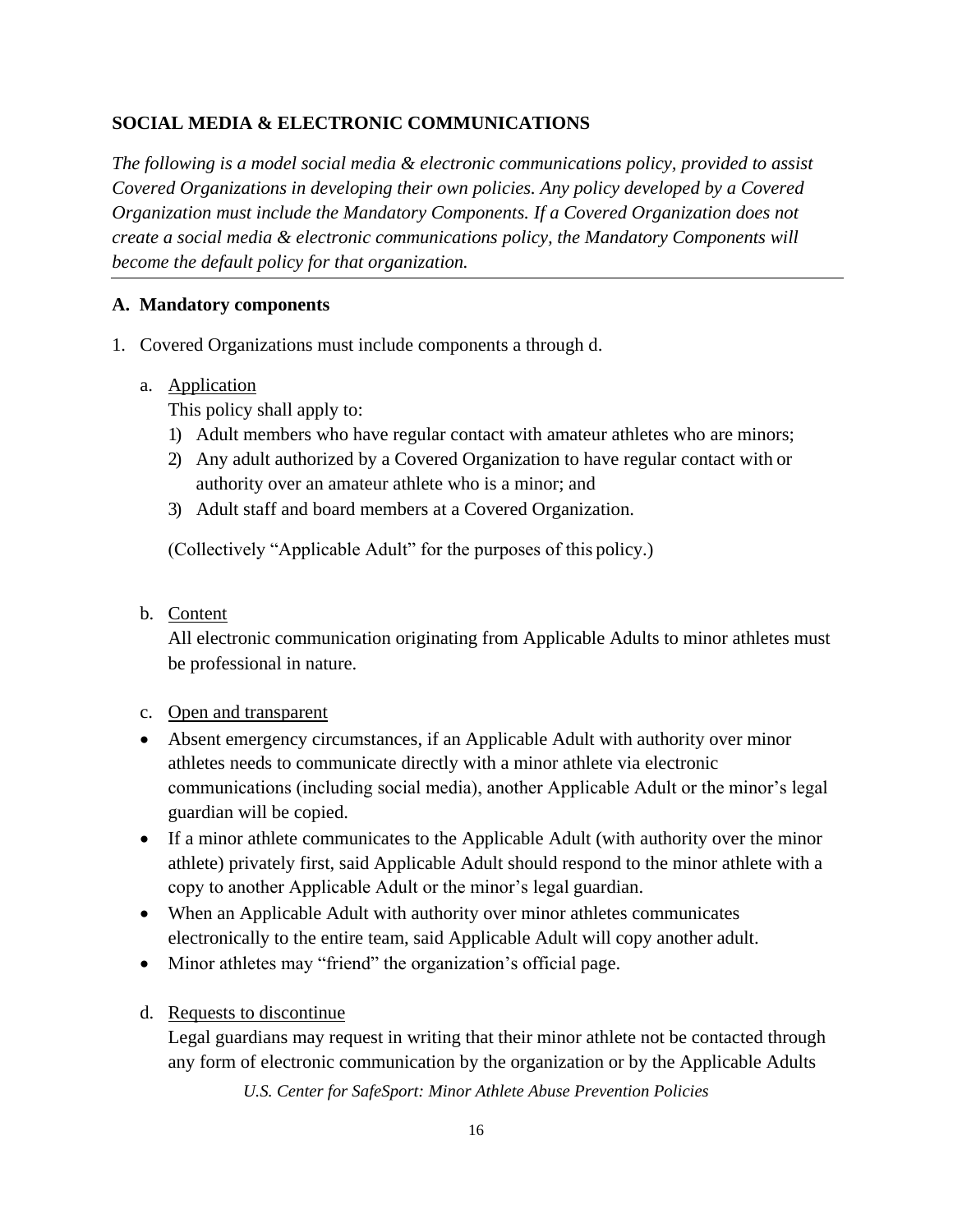subject to this policy. The organization will abide by any such request that their minor athlete not be contacted via electronic communication, absent emergency circumstances.

## **B. Recommended components**

- 1. Covered Organizations may include the following components:
	- a. Hours

Electronic communications will generally only be sent between the hours of 8:00 a.m. and 8:00 p.m., unless emergency circumstances exist, or while traveling internationally or during competition travel.

## b. Monitoring

- The organization monitors its social media pages and removes any posts that violate the organization's policies and practices for appropriate behavior.
- The organization will inform the legal guardian of a minor athlete of any prohibited posts, as well as the organization's administrator.
- c. Prohibited electronic communications

Applicable Adults with authority over minor athletes are not permitted to maintain private social media connections with unrelated minor athletes and such Applicable Adults are not permitted to accept new personal page requests on social media platforms from amateur athletes who are minors, unless the Applicable Adult has a fan page, or the contact is deemed as celebrity contact vs. regular contact. Existing social media connections on personal pages with minor athletes shall be discontinued.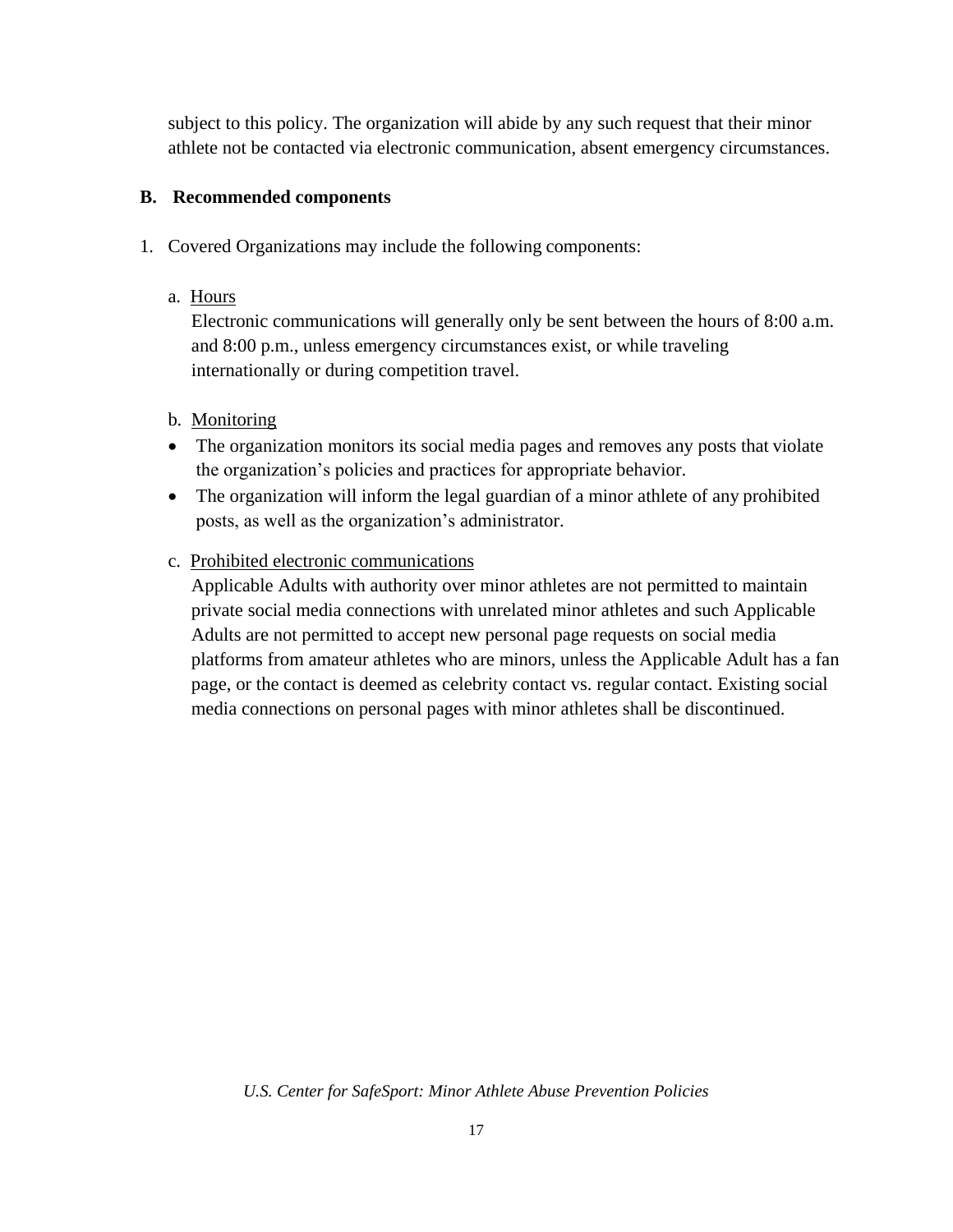## **LOCAL TRAVEL**

*The following is a model local travel policy, provided to assist Covered Organizations in developing their own policies. Any policy developed by a Covered Organization must include the Mandatory Components. If a Covered Organization does not create a local travel policy, the Mandatory Components will become the default local travel policy for that organization.*

## **A. Mandatory Components**

1. Covered Organizations must include components a and b. Local travel consists of travel to training, practice, and competition that occurs locally and does not include coordinated overnight stay(s).

## a. Application

This policy shall apply to:

- 1) Adult members who have regular contact with amateur athletes who are minors;
- 2) Any adult authorized by a Covered Organization to have regular contact with or authority over an amateur athlete who is a minor; and
- 3) Adult staff and board members at a Covered Organization.

(Collectively "Applicable Adult" for the purposes of this policy.)

b. Transportation

Applicable Adults who are not also acting as a legal guardian, shall not ride in a vehicle alone with an unrelated minor athlete, absent emergency circumstances, and must have at least two minor athletes or another adult at all times, unless otherwise agreed to in writing by the minor athlete's parent/legal guardian in advance of each local travel.

## **B. Recommended Components**

- 1. Covered Organizations may include the following components:
	- a. Shared or Carpool Travel Arrangement

We encourage parents/legal guardians to pick up their minor athlete first and drop off their minor athlete last in any shared or carpool travel arrangement.

b. Parents/legal guardians receive education concerning child abuse prevention before providing consent for their minor athlete to travel alone with an Applicable Adult who is subject to these policies.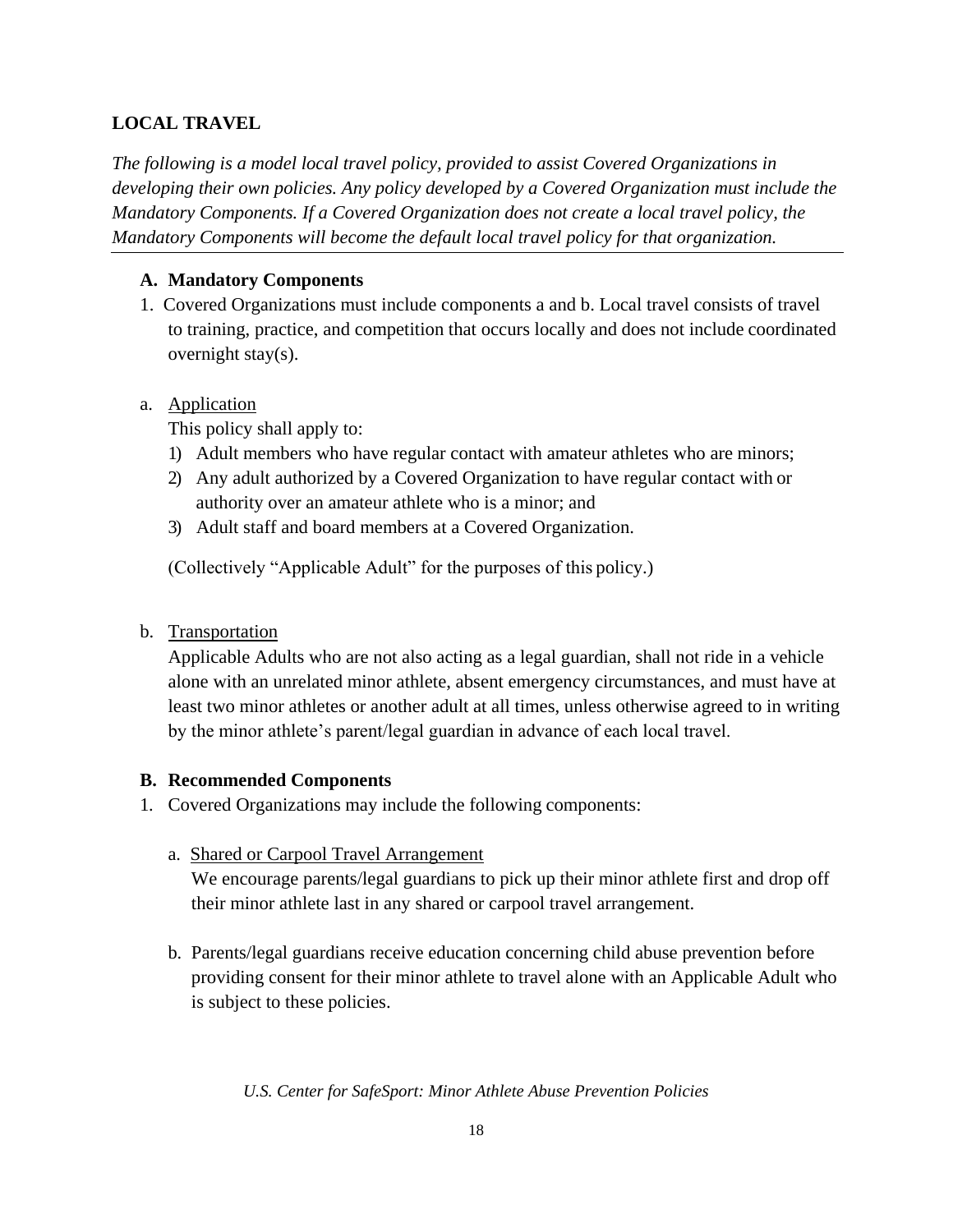#### **TEAM TRAVEL**

*The following is a model team travel policy, provided to assist Covered Organizations in developing their own policies. Any policy developed by a Covered Organization must include the Mandatory Components. If a Covered Organization does not create a team travel policy, the Mandatory Components will become the default team travel policy for that organization.*

#### **A. Mandatory Components**

1. Covered Organizations must include components a through d. Team travel is travel to a competition or other team activity that the organization plans and supervises.

#### a. Application

This policy shall apply to:

- 1) Adult members who have regular contact with amateur athletes who are minors;
- 2) Any adult authorized by a Covered Organization to have regular contact with or authority over an amateur athlete who is a minor; and
- 3) Adult staff and board members at a Covered Organization.

(Collectively "Applicable Adult" for the purposes of this policy.)

#### b. Team/competition travel

When only one Applicable Adult and one minor athlete travel to a competition, the minor athlete must have his/her legal guardian's written permission in advance and for each competition to travel alone with said Applicable Adult.

c. Hotel rooms

Applicable Adults shall not share a hotel room or other sleeping arrangement with a minor athlete (unless the Applicable Adult is the legal guardian, sibling, or is otherwise related to the minor athlete). However, a parent/legal guardian may consent to such an arrangement in advance and in writing. Furthermore, a parent/legal guardian may consent in advance and in writing to the minor athlete sharing a hotel room or other sleeping arrangement with an adult athlete.

d. Meetings

Meetings shall be conducted consistent with the organization's policy for one-on-one interactions (i.e., any such meeting shall be observable and interruptible).

#### **B. Recommended Components**

1. Covered Organizations may include the following components: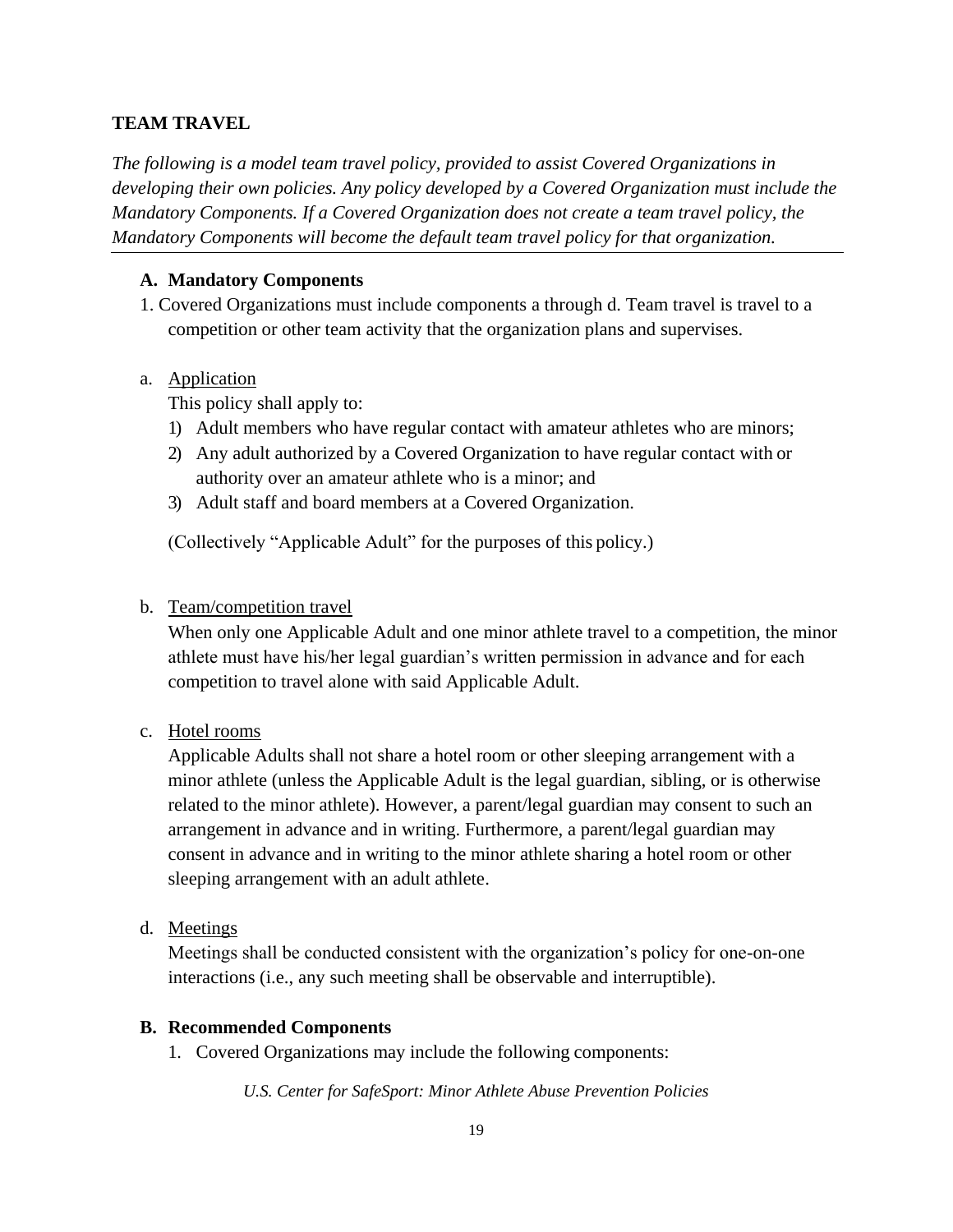- a. Team travel policies must be signed and agreed to by all minor athletes, parents, and Applicable Adults traveling with the organization.
- b. Applicable Adults who travel with the organization must successfully pass a criminal background check and other screening requirements consistent with the organization's policies.
- c. During team travel, when doing room checks, attending team meetings and/or other activities, two-deep leadership (two Applicable Adults should be present) and observable and interruptible environments should be maintained.
- d. Meetings should not be conducted in a hotel room.
- e. Parents/legal guardians receive education concerning child abuse prevention before providing consent for their minor athlete to travel alone with an Applicable Adult who is subject to these policies.